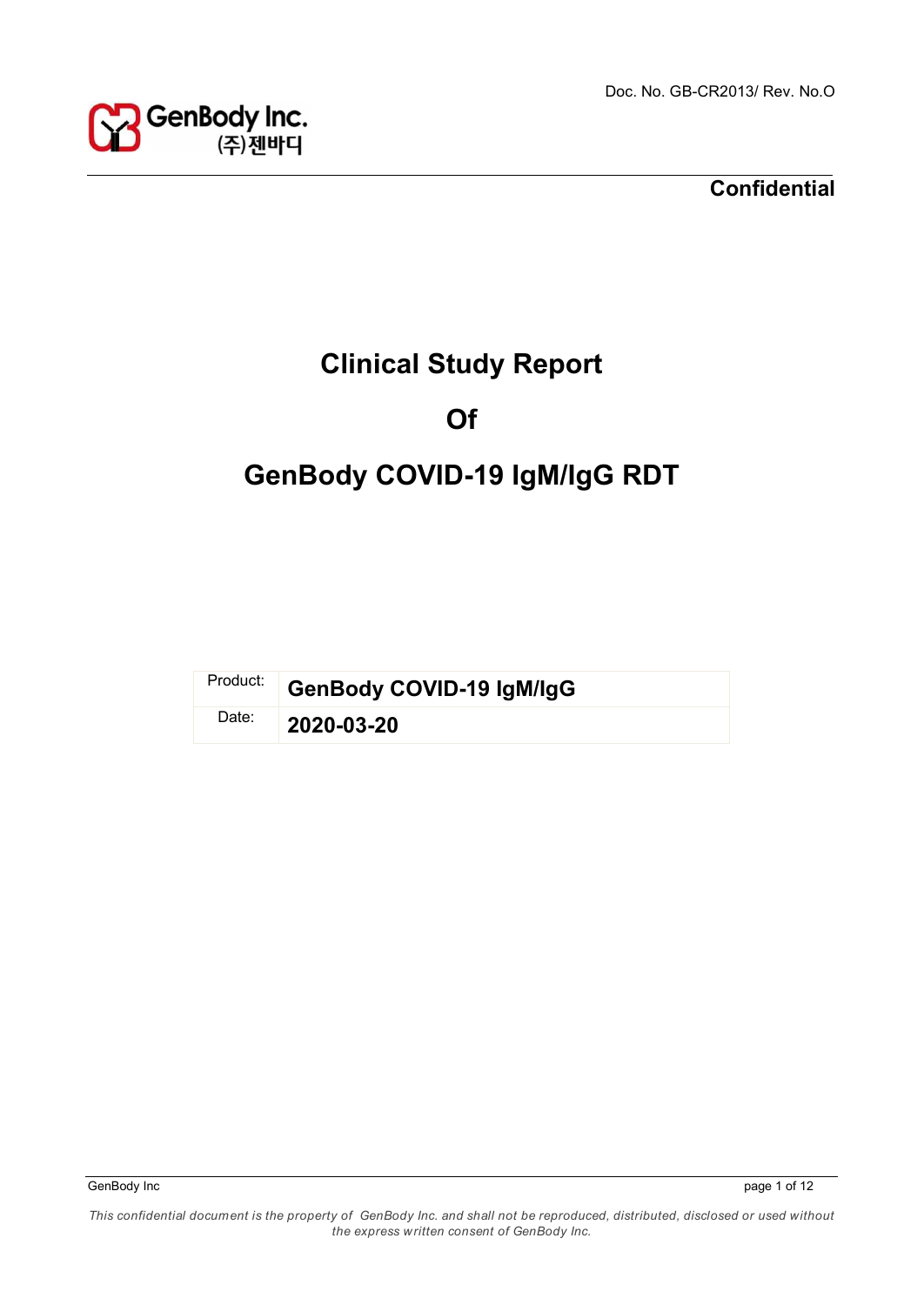

#### **Confidential Clinical evaluation of GenBody COVID-19 IgM/IgG Rapid Diagnostic Test**

#### **1. Introduction**

The outbreak of the novel coronavirus (COVID-19) rapidly transmit all over China and lots of countries. Although molecular test (RT-PCR) has become the standard method for diagnosis of this disease, the method have many limitations. In addition, high false negative rates were reported. There is an urgent need for an accurate and rapid testing method that quickly identify large number of infected patients andasymptomatic carriers to prevent virus transmission and assure timely treatment of patients. GenBody COVID-19 IgM/IgG device is a chromatographic immunoassay kit for the rapid and differential detection of immunoglobulin M (lgM) and immunoglobulin G (IgG) against COVID-19 using serum, plasma and whole blood.

The recombinant COVID-19 antigen was coated on the membrane and anti human IgM and IgG monoclonal antibody was conjugated the gold particles, respectively. When the specimen existing anti-COVID-19 antibodies is loaded into a sample well (S), the antibodies are complexed with anti-human IgM (or IgG) gold conjugate. And this complex migrates and captured by the immobilized recombinant COVID-19 antigens to make a visible band in the test line regions, M and G. The solution continues to migrate to the control line (C) region that binds a control conjugate, thereby producing another red line. GenBody COVID-19 IgM/IgG can detect the antibodies against COVID-19, so that the device is suitable for the diagnosis of COVID-19 infections.

#### **2. Study purpose**

To evaluate the clinical performance of GenBody COVID-19 IgM/IgG Rapid Test.

#### **3. Seroconversional study of GenBody IgM/IgG Rapid Test**

### **3.1 Clinical Study of GenBody COVID-19 IgM/IgG with seroconversional specimens**

#### **3.2 Study design**

- 1) One lot of device
- 2) Origin of clinical samples: Dankook University Hospital (Korea, IRB-202003026)
- 3) One time per sample
- 4) Instrument: N/A

GenBody Inc page 2 of 12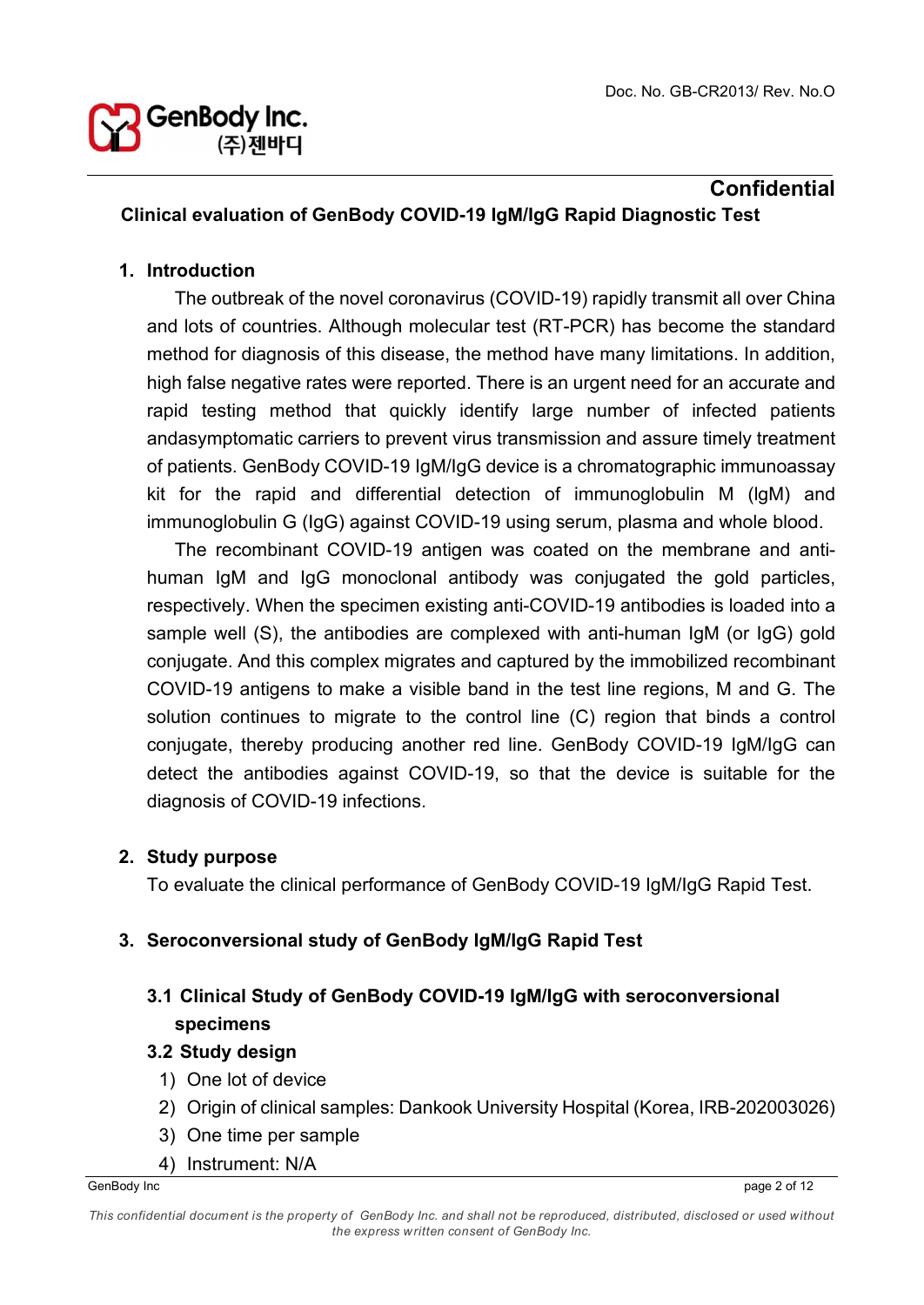**GenBody Inc.**<br>(주)젠바디

- 5) One operator
- 6) Sample type: serum, plasma, whole blood
- 7) Study site: Dankook University Hospital (Korea, IRB-202003026)
- 8) Study period: Feb. 15 2020 ~ Mar. 20, 2020.

#### **3.3. Acceptance criteria & Standards**

Positive: + Negative: -

#### **3.4Methods of statistical analysis**

- A. Instrument N/A
- B. Reagent & Material
- ① Test device: GenBody COVID-19 IgM/IgG
- ② Reference method: RT-PCR (Seegene Inc.)

#### C. Sample preparation

Under the approval IRB (Institutional Review Board) in the hospital, we selected two patients who agreed and signed this study. We took their bloods at every day for checking the seroconversional studies of GenBody COVID-19 IgM/IgG.

- D. Test procedure
- 1) All specimens and test devices should be prepared with warm condition, that is, for 15~30 min at room temperature before testing.
- 2) All testing were followed by the kit manual.

| <b>Patient</b>  | Age | <b>Sex</b> | Infection date                                  | Day from<br>infection | <b>Number of specimen</b>                                                                                                                                                         |
|-----------------|-----|------------|-------------------------------------------------|-----------------------|-----------------------------------------------------------------------------------------------------------------------------------------------------------------------------------|
| <b>ID0XXXDK</b> | 45  | Male       | 2020,<br>Feb.<br>27.<br>from mother's in<br>law | 5 days                | 9 sample (Mar. 03, 04, 06, 07,<br>08, 10, 11, 13, 14)                                                                                                                             |
| <b>ID1XXXDK</b> | 38  | Female     | March 7, 2020,<br>from husband                  | 3 days                | 11<br>12 <sup>12</sup><br>(Mar.<br>samples<br>(morning/afternoon/night),<br>12,<br>13.<br>(before<br>15.<br>16<br>14.<br>noon/afternoon),<br>17<br>(before<br>noon/afternoon), 19 |

#### E. Characterization of specimens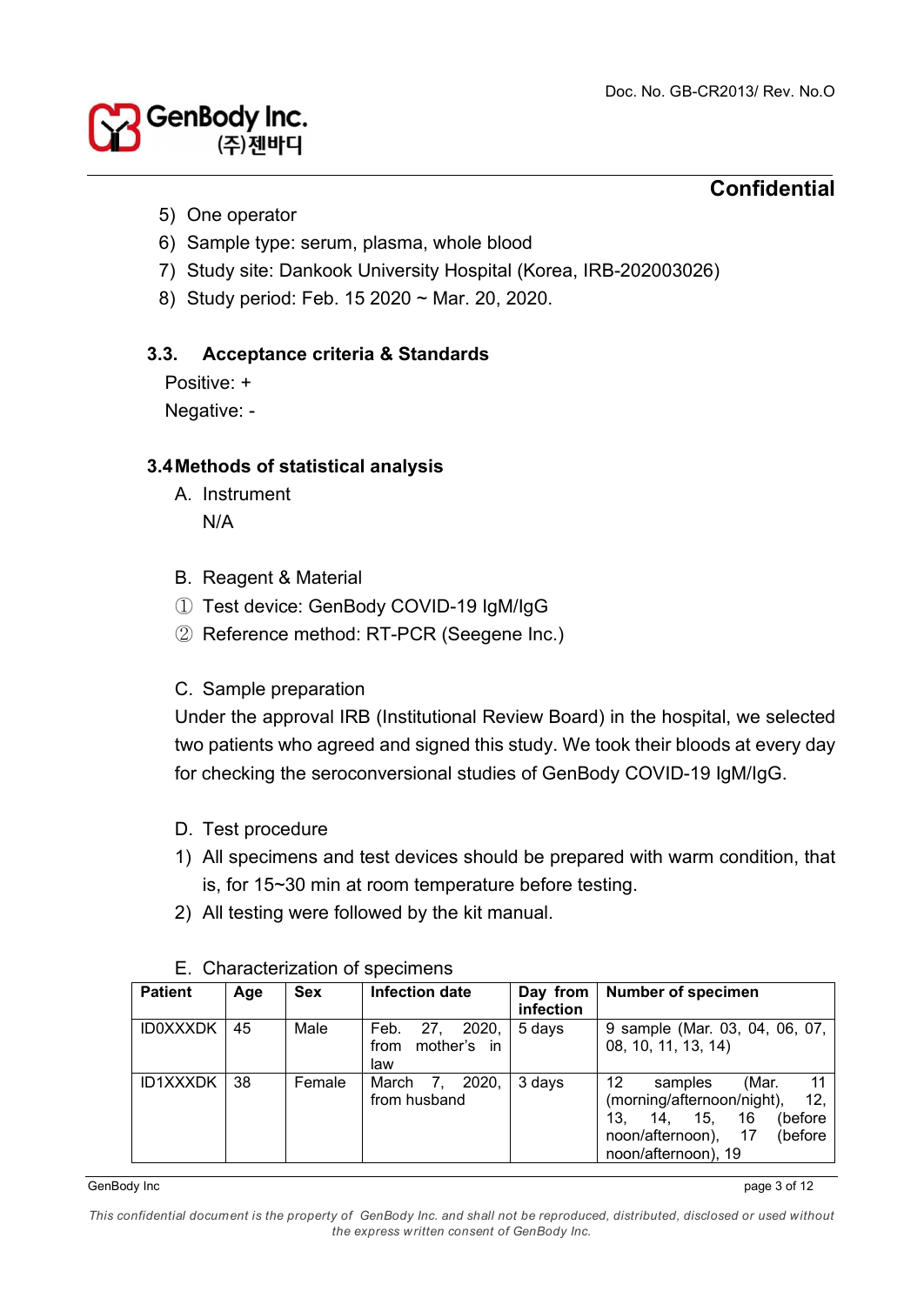

#### **3.5Results**

#### ① **Patient I (ID0XXXDK)**

Sensitivity of GenBody IgM/IgG: 100%

|        | <b>LOVE 1944</b>       | <b>D</b> o                     | loM |                                               |                      | <b>POST</b>                                     | COVID-19<br>loM |                                     | COVID-19<br><b>IgM</b> | COVERY               | <b>IgM</b>                                        | 'n۷                                       | loM                  | МΘ                              | <b>JoM</b>                      | <b>POWER</b>      | <b>JoM</b>                               | <b>IGO</b>                                                                     | loM                                             |                                                | COVID-1 |                      |   | coviews            |
|--------|------------------------|--------------------------------|-----|-----------------------------------------------|----------------------|-------------------------------------------------|-----------------|-------------------------------------|------------------------|----------------------|---------------------------------------------------|-------------------------------------------|----------------------|---------------------------------|---------------------------------|-------------------|------------------------------------------|--------------------------------------------------------------------------------|-------------------------------------------------|------------------------------------------------|---------|----------------------|---|--------------------|
|        | $\qquad \qquad$<br>$=$ | $\frac{1}{2}$<br>$\frac{1}{2}$ | $=$ | $\qquad \qquad \blacksquare$<br>$\frac{1}{2}$ | $=$<br>$\frac{1}{2}$ | $\frac{1}{2}$<br>$\frac{1}{2}$<br>$\frac{1}{2}$ | Ξ               | -<br>$\frac{1}{2}$<br>$\frac{1}{2}$ | Ξ                      | $\frac{1}{2}$<br>$=$ | $\qquad \qquad$<br>$\frac{1}{2}$<br>$\frac{1}{2}$ | $\cdots$<br>$\frac{1}{2}$<br><b>SHOW:</b> | $\frac{1}{2}$<br>$=$ | $\cdots$<br><b>STATE</b><br>$-$ | $=$<br>$\overline{\phantom{a}}$ | $-$<br>-<br>10000 | 1000<br>$\qquad \qquad$<br>$\frac{1}{2}$ | $\qquad \qquad \overline{\qquad \qquad }%$<br>$\qquad \qquad$<br>$\frac{1}{2}$ | $\frac{1}{2}$<br>$\frac{1}{2}$<br>$\frac{1}{2}$ | $\frac{1}{2}$<br>$\frac{1}{2}$<br><b>STATE</b> | Ξ       | $\frac{1}{2}$<br>$-$ | Ξ | $\frac{1}{2}$<br>- |
|        |                        |                                |     |                                               |                      |                                                 |                 |                                     |                        |                      | -                                                 |                                           | m                    |                                 |                                 |                   |                                          |                                                                                |                                                 |                                                |         |                      |   |                    |
|        |                        |                                |     |                                               |                      |                                                 |                 |                                     |                        |                      |                                                   |                                           |                      |                                 |                                 |                   |                                          |                                                                                |                                                 |                                                |         |                      |   |                    |
| Sample |                        | 2020-03-11(1)                  |     | 2020-03-11(2)                                 |                      | 2020-03-11(3)                                   |                 | 2020-03-12                          |                        | 2020-03-13           |                                                   | 2020-03-14                                |                      | 2020-03-15                      |                                 | 2020-03-16(1)     |                                          | 2020-03-16(2)                                                                  |                                                 | 2020-03-17(1)                                  |         | 2020-03-17(2)        |   | 2020-03-19         |
| esult  |                        |                                |     |                                               |                      |                                                 |                 |                                     |                        |                      |                                                   |                                           |                      |                                 |                                 |                   |                                          |                                                                                |                                                 |                                                |         |                      |   |                    |

Formscope G20<br>
ELISA (SICO) 2.18 2.80 2.53 2.86 1.22 0.74 0.64 4.22 2.76 4.24 3.89 4.66 4.13 4.72 5.42 3.818 4.62 3.18 4.60 4.69 4.89 4.80 4.58 4.70 4.47 4.58

#### Serologial spectrum of COVID-19 infected patient



#### ② **Patient II (ID1XXXDK)**

#### Sensitivity of GenBody IgM/IgG: 100%

| Ξ |  | $=$ | $=$ | Ξ | Ξ | $\equiv$ | Ξ | Ξ | Ξ | Ξ | Ξ | Ξ | Ξ | Ξ | Ξ | $=$ | Ξ | Ξ | $\equiv$ | $=$ |  |  |
|---|--|-----|-----|---|---|----------|---|---|---|---|---|---|---|---|---|-----|---|---|----------|-----|--|--|
|   |  |     |     |   |   |          |   |   |   |   |   |   |   |   |   |     |   |   |          |     |  |  |
|   |  |     |     |   |   |          |   |   |   |   |   |   |   |   |   |     |   |   |          |     |  |  |
|   |  |     |     |   |   |          |   |   |   |   |   |   |   |   |   |     |   |   |          |     |  |  |

| Sample                            | 2020-03-11(1) |               |    | 2020-03-11(2) | 2020-03-11(3) |     | 2020-03-12 |     | 2020-03-13 | 2020-03-14 |      |      | 2020-03-15 |                | 2020-03-16(1) | 2020-03-16(2) |                  | 2020-03-17(1) |     | 2020-03-17(2) |      |     | 2020-03-19 |
|-----------------------------------|---------------|---------------|----|---------------|---------------|-----|------------|-----|------------|------------|------|------|------------|----------------|---------------|---------------|------------------|---------------|-----|---------------|------|-----|------------|
| resuli                            |               |               |    |               |               |     |            |     |            |            |      |      |            |                |               |               |                  |               |     |               |      |     |            |
| <b>Confiscope G20</b><br>Raw data |               |               |    |               |               |     |            |     |            |            |      |      |            |                |               |               |                  |               |     |               |      |     |            |
| ELISA (S/CO)                      | 718           | $\sim$ $\sim$ | 55 | OC            | 22            | 064 | 422        | 77C |            |            | 4.66 | A.12 | A72        | A <sub>2</sub> |               | 3.18          | A E <sub>0</sub> |               | 180 |               | 1.70 | AAT |            |

#### Serologial spectrum of COVID-19 infected patient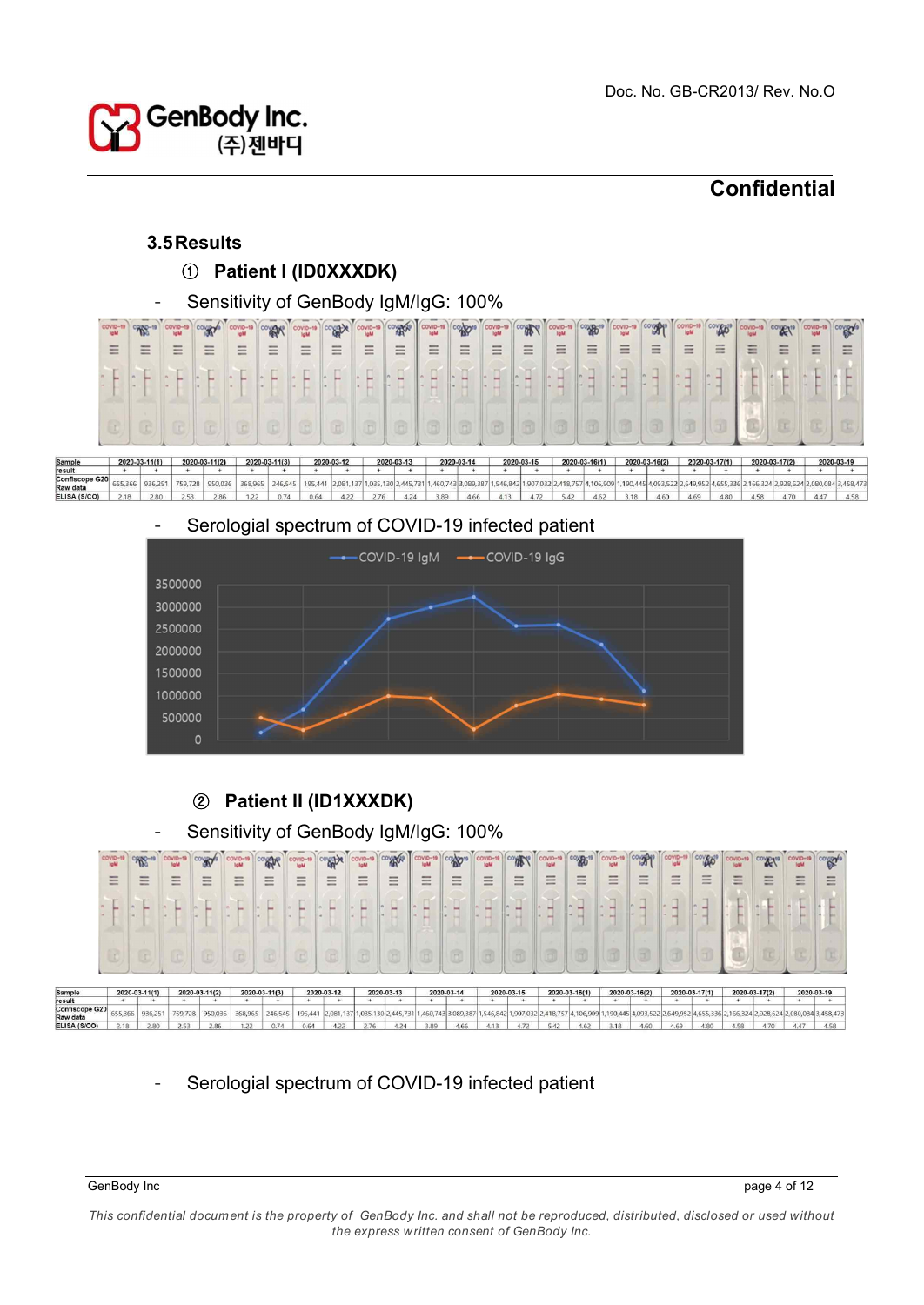## GenBody Inc. (주)제바디



#### **3.6Summary of results**

We have evaluated two seroconversional blood samples from two patients. The first patient ID0XXXDK was 45-year old man who took the COVID-19 infection at Feb. 27 from his mother's-in-law. After 5 days, he felt the sickness and hospitalized and confirmed by 3 days later as COVID-19. Another patient ID1XXDK was 38-year old women who took the virus infection at Mar. 7 from his husband. After 3 days, she was hospitalized from the symptoms and then confirmed 3 days after. We prepared the seroconversional specimens from them (9 cases from ID0XXDK and 12 cases from ID1XXDK).

Using these two seroconversional specimens (total  $9 + 12 = 21$  cases), GenBody COVID-19 IgM/IgG Rapid test showed the excellent sensitivity (100%). In especial, the RDT kit showed very good co-relationship with common serological spectrum of viral infection.

It means that, even though there was only two cases, the RDT kit can be useful for the serological test of COVID-19 at 3 or 5 days after its infection.

#### **4. Clinical Evaluation/Diagnostic sensitivity & specificity**

#### **4.1. Clinical Study of GenBody COVID-19 IgM/IgG with clinical samples**

#### **4.2. Study design**

- ① One lot of device
- ② Origin of clinical samples: Dankook University Hospital (Korea, IRB- 202003026)

GenBody Inc page 5 of 12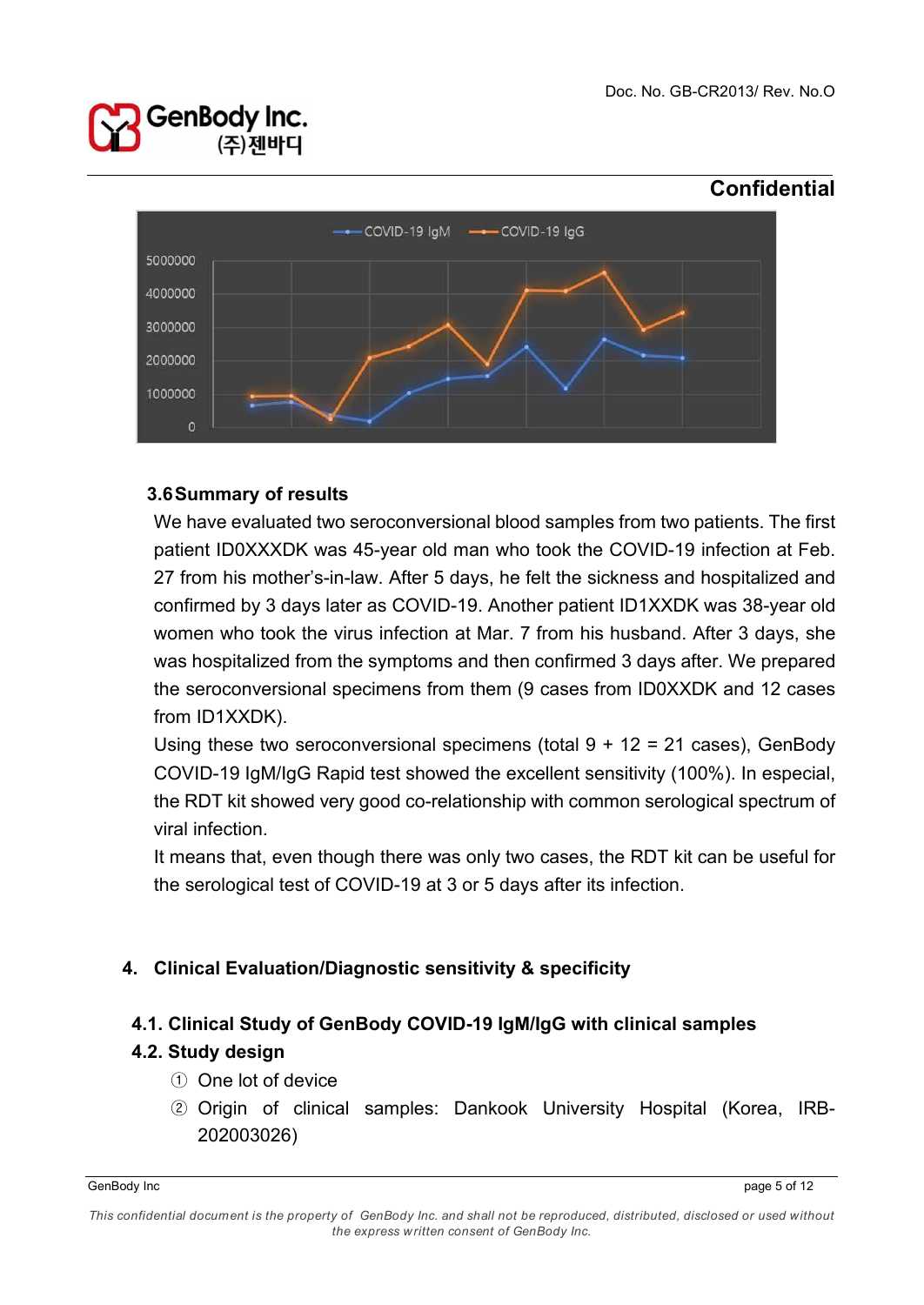GenBody Inc.

- ③ One time per sample
- ④ Instrument: N/A
- ⑤ One operator
- ⑥ Sample type: serum, plasma, whole blood
- ⑦ Study site: Dankook University Hospital (Korea, IRB-202003026)
- ⑧ Study period: Feb. 15 2020 ~ Mar. 20, 2020.

#### **4.3Acceptance criteria & Standards**

Positive: + Negative: -

#### **4.4. Methods of statistical analysis**

- A. Instrument N/A
- B. Reagent & Material
- ① Test device: GenBody COVID-19 IgM/IgG
- ② Reference method: RT-PCR (Seegene Inc.)
- C. Sample preparation

A study was performed by skilled clinicians using total 159 sera (39 positives and 120 negatives) that were collected by Dankook University Hospital (under IRB approval).

- D. Test procedure
- 1) All specimens and test devices should be prepared with warm condition, that is, for 15~30 min at room temperature before testing.
- 2) All testing were followed by the kit manual.
- E. Characterization of specimens

Total 159 blood specimens (Positive: 39, Negative: 120) were collected under the IRB regulation (IRB No. – 202003026) in Dankook University Hospitals. For the recommendation of IRB, all the specimen donors were agreed and signed on the agreement for the clinical testing use.

*This confidential document is the property of GenBody Inc. and shall not be reproduced, distributed, disclosed or used without the express written consent of GenBody Inc.*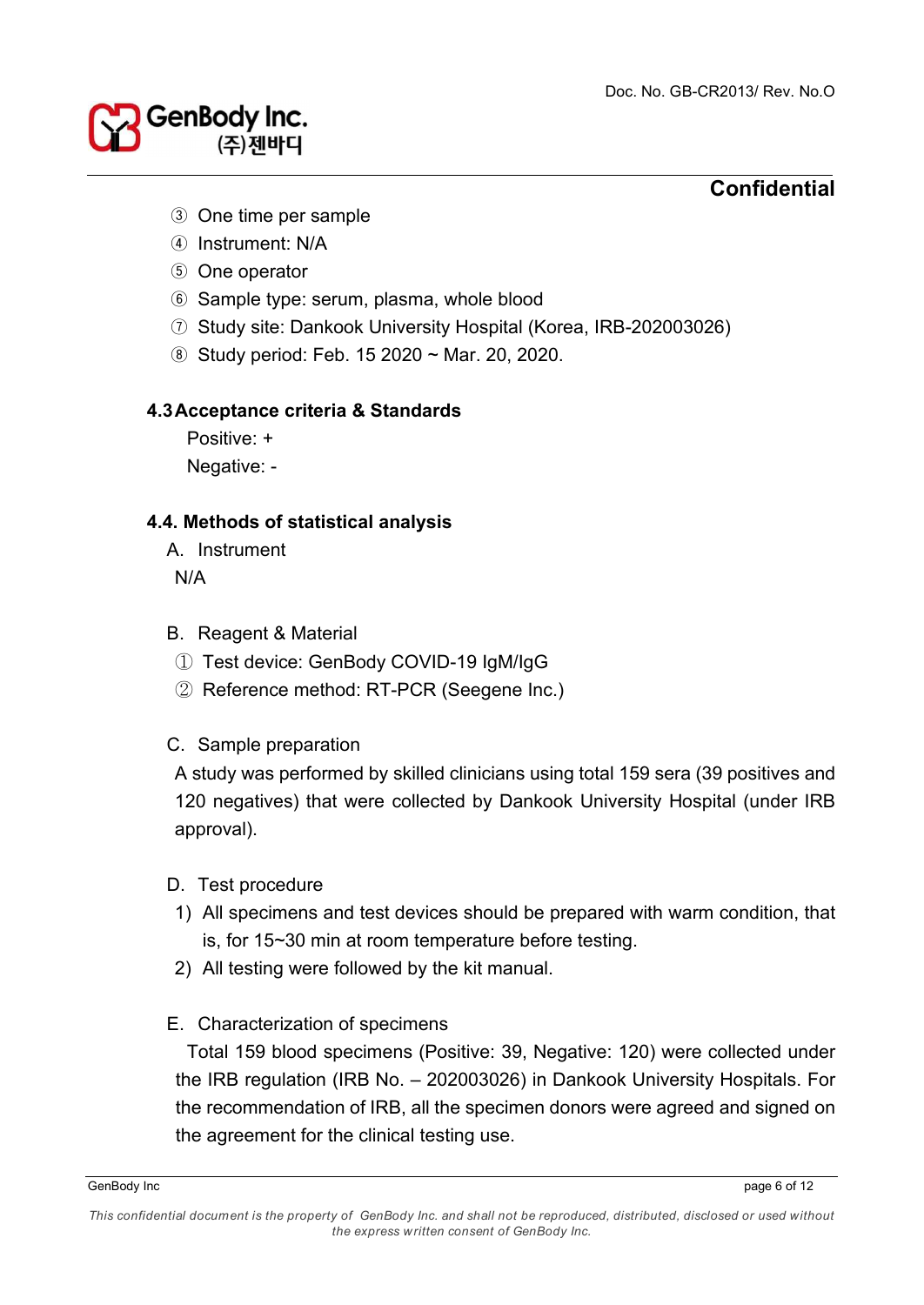## GenBody Inc. (주)제바디

## **Confidential**

For the characterization of the samples, we have carried out RT-PCR kit (Allplex COVID-19) purchased from Seegene Inc. (in Korea). Total 39 cases were positive in the molecular test and another 120 cases were collected at 2019 when COVID-19 was not generated in Korea, so that they should be negative for COVID-19. These 159 specimens characterized were used for the clinical evaluation for GenBody COVID-19 IgM/IgG for finding out its diagnostic accuracy.

- **F. Results**
- ① **For IgM**

|          | For IgM         | RT-PCR          |                 |      |  |  |  |  |
|----------|-----------------|-----------------|-----------------|------|--|--|--|--|
|          | $N = 159$       | <b>Positive</b> | <b>Negative</b> |      |  |  |  |  |
|          |                 | Phase I         | Phase II        |      |  |  |  |  |
| GenBody  | <b>Positive</b> |                 | 25              |      |  |  |  |  |
| COVID-19 | <b>Negative</b> |                 | 5               | 119  |  |  |  |  |
| IgM/IgG  |                 |                 |                 |      |  |  |  |  |
|          | Total           |                 | 30              | 12LL |  |  |  |  |

- Sensitivity (Phase I/Phase II)= 30% (3/9) / 83% (25/30)
- Specificity= 99% (119/120)

## ② **For IgG**

|          | For IgG         | RT-PCR  |                      |     |  |  |  |  |
|----------|-----------------|---------|----------------------|-----|--|--|--|--|
|          | $N = 159$       |         | Positive<br>Negative |     |  |  |  |  |
|          |                 | Phase I | Phase II             |     |  |  |  |  |
| GenBody  | <b>Positive</b> |         | 30                   |     |  |  |  |  |
| COVID-19 | Negative        |         |                      | 120 |  |  |  |  |
| IgM/IgG  |                 |         |                      |     |  |  |  |  |
|          | Total           |         | 30                   | 20  |  |  |  |  |

- Sensitivity (Phase I/Phase II)= 0% (0/9) / 100% (30/30)
- Specificity= 100% (120/120)

#### **G. Summary of results**

GenBody COVID-19 IgM/IgG Rapid test showed the excellent sensitivity and specificity Phase II. Its overal diagnostic performance was the below. However, at the phase I, its diagnostic accuracy was low because there was not enough time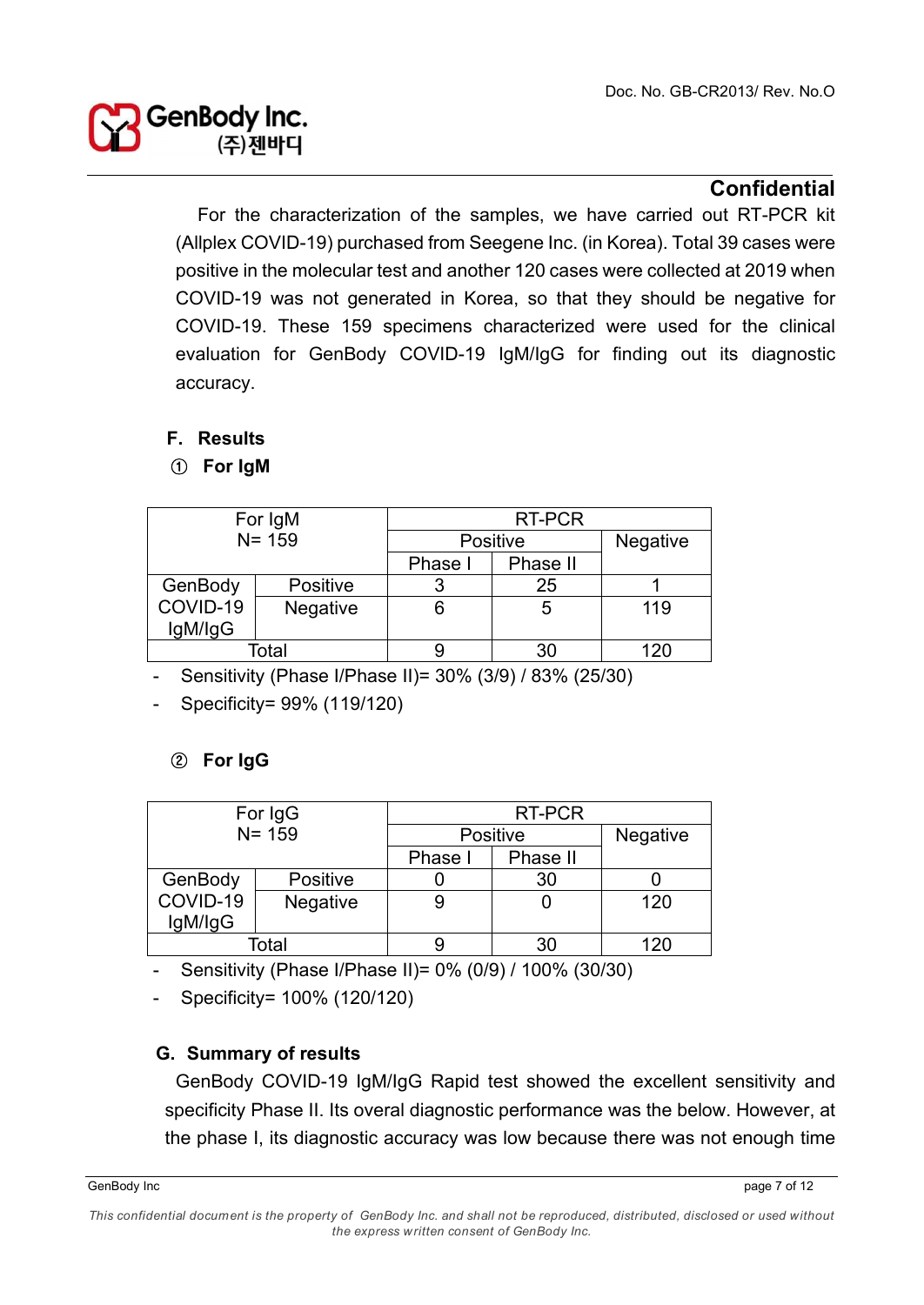## GenBody Inc. (주)제바디

#### **Confidential**

to generate the antibodies after infections (30% of sensitivity and 99.5% of specificity).

- 1) Phase I (Day  $1 \sim 6$ )
- l **Sensitivity= 30% for IgM, 0% for IgG**
- Specificity= 99% for IgM, 100% for IgG
- 2) Phase II (Day  $7 \sim$ )
- Sensitivity= 83% for IgM, 100% for IgG
- Specificity= 99% for IgM, 100% for IgG
- 3) Overal Diagnostic Accuracy of Phase II (Day 7 ~): combined with IgG and IgM. (IgG + IgM combination) vs (RT-PCR)
- Sensitivity= 100%
- Specificity= 99.5%

#### **H. Conclusion**

The overal sensitivity and specificity of GenBody COVID-19 IgM/IgG was 100% and 99.5%, respectively, comparing with molecular testing (RT-PCR), which are combinated calculation of IgM and IgG.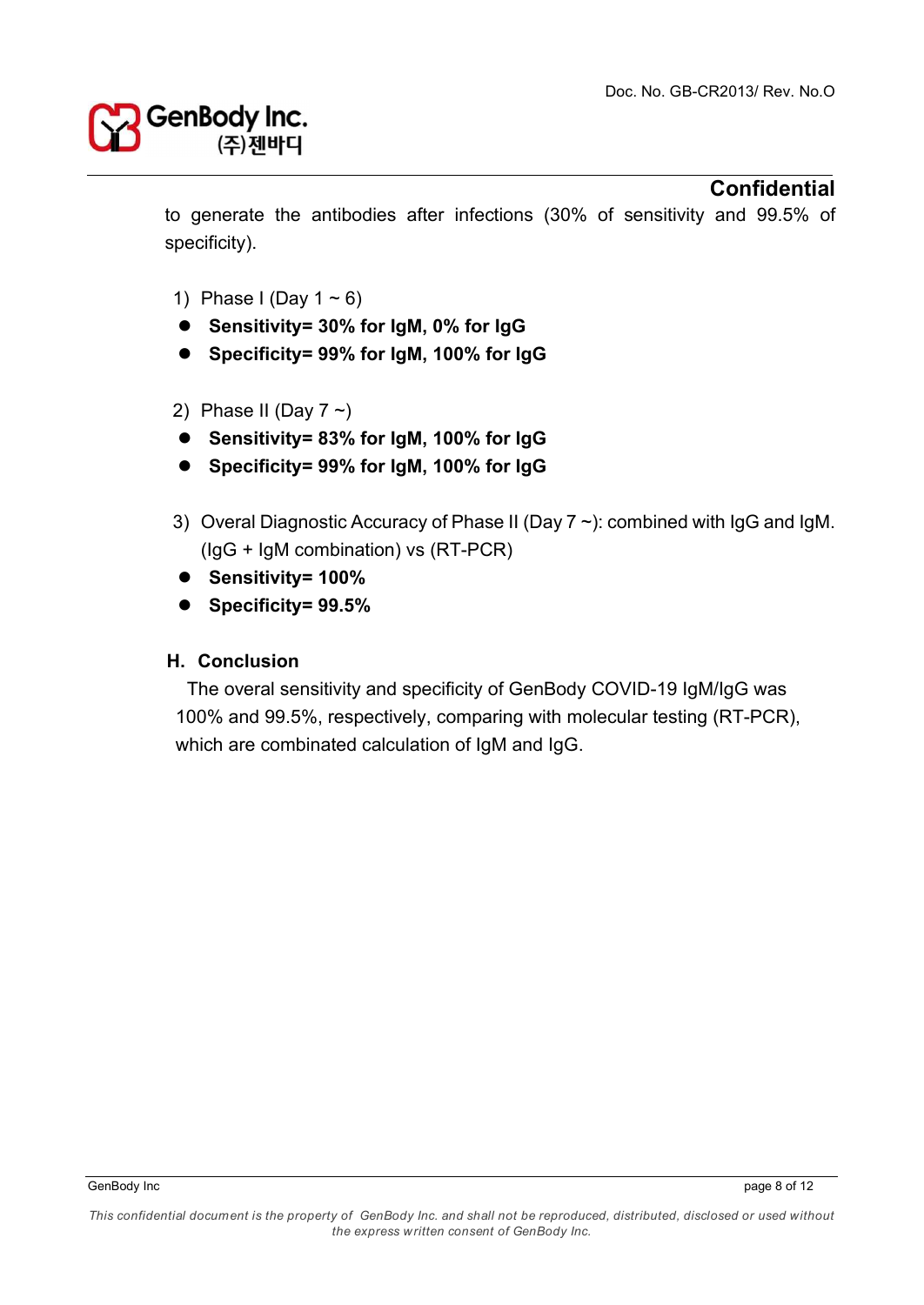

### [Dataset] Clinical study raw data (Positive: 39, Negative: 120)] Phase I- Day 1 ~ 6 from symptom, phase II- after Day 7.

(+, Positive; N, Negative)

| No             |          | Sample collection time | RT-PCR    |     | GenBody COVID-19 IgM/IgG |  |
|----------------|----------|------------------------|-----------|-----|--------------------------|--|
|                | Specimen |                        |           | lgM | lgG                      |  |
| 1              | DK011020 | Phase I                | +         | N   | N                        |  |
| $\overline{2}$ | DK021020 | Phase I                | +         | N   | N                        |  |
| 3              | DK111020 | Phase I                | +         | N   | ${\sf N}$                |  |
| 4              | DK011023 | Phase I                | $\ddot{}$ | P   | N                        |  |
| 5              | DK011024 | Phase I                | +         | P   | N                        |  |
| 6              | DK021021 | Phase I                | +         | N   | N                        |  |
| 7              | DK021022 | Phase I                | +         | N   | N                        |  |
| 8              | DB021020 | Phase I                | +         | P   | N                        |  |
| 9              | DB021024 | Phase I                | +         | N   | N                        |  |
| 10             | DK121020 | Phase II               | +         | +   | +                        |  |
| 11             | DK121120 | Phase II               | +         | +   | +                        |  |
| 12             | DK121121 | Phase II               | +         | +   | +                        |  |
| 13             | DK121122 | Phase II               | +         | +   | +                        |  |
| 14             | DK121123 | Phase II               | +         | N   | +                        |  |
| 15             | DK121124 | Phase II               | $\ddot{}$ | +   | +                        |  |
| 16             | DK121125 | Phase II               | +         | +   | +                        |  |
| 17             | DK121126 | Phase II               | +         | +   | +                        |  |
| 18             | DK121127 | Phase II               | +         | +   | +                        |  |
| 19             | DK121128 | Phase II               | +         | N   | +                        |  |
| 20             | DK121129 | Phase II               | +         | +   | +                        |  |
| 21             | DK122101 | Phase II               | +         | N   | +                        |  |
| 22             | DK122102 | Phase II               | +         | +   | +                        |  |
| 23             | DK122103 | Phase II               | +         | +   | +                        |  |
| 24             | DK122104 | Phase II               | +         | +   | +                        |  |
| 25             | DK122105 | Phase II               | +         | +   | +                        |  |
| 26             | DK122106 | Phase II               | +         | +   | +                        |  |
| 27             | DK122107 | Phase II               | $\ddot{}$ | +   | +                        |  |
| 28             | DB122001 | Phase II               | $\ddot{}$ | +   | +                        |  |
| 29             | DB122002 | Phase II               | $\ddot{}$ | +   | +                        |  |
| 30             | DB122003 | Phase II               | +         | +   | +                        |  |
| 31             | DB122004 | Phase II               | +         | +   | +                        |  |
| 32             | DB122005 | Phase II               | +         | +   | +                        |  |
| 33             | DB122006 | Phase II               | +         | +   | +                        |  |
| 34             | DB122007 | Phase II               | +         | N   | +                        |  |
| 35             | DB122008 | Phase II               | +         | N   | +                        |  |
| 36             | DB122009 | Phase II               | +         | +   | +                        |  |
| 37             | DB122010 | Phase II               | +         | +   | +                        |  |
| 38             | DB122011 | Phase II               | +         | +   | +                        |  |
| 39             | DB122012 | Phase II               | +         | +   | +                        |  |
| 40             | DK100201 | No History             | N         | N   | N                        |  |
| 41             | DK100202 | No History             | N         | N   | N                        |  |

GenBody Inc page 9 of 12

*This confidential document is the property of GenBody Inc. and shall not be reproduced, distributed, disclosed or used without the express written consent of GenBody Inc.*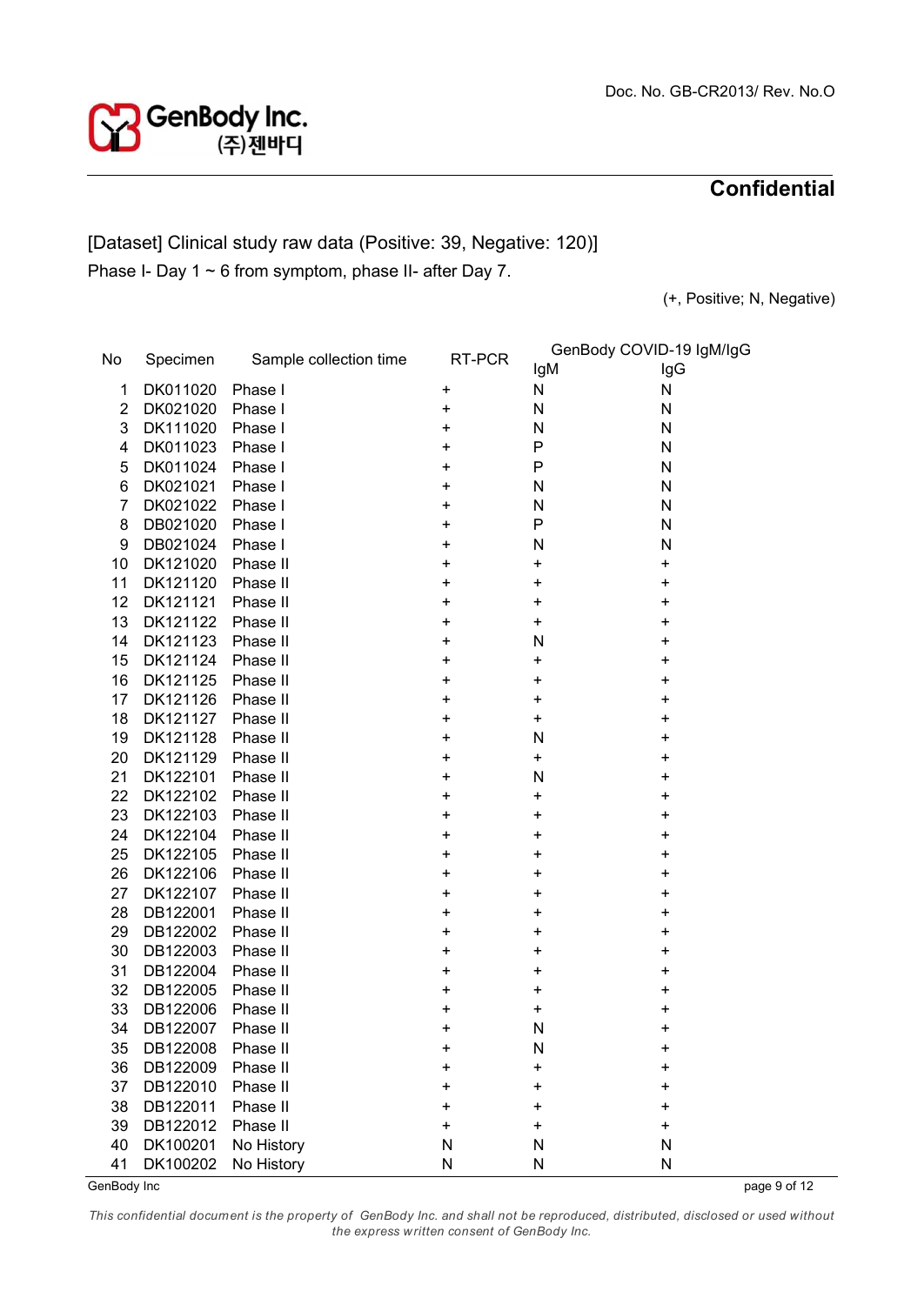|  | <b>ConBody Inc.</b><br>(주)제바디<br>(주)젠바디 |
|--|-----------------------------------------|
|--|-----------------------------------------|

|    |          |            |           |                                  |              | <b>Confidential</b> |
|----|----------|------------|-----------|----------------------------------|--------------|---------------------|
| 42 | DK100203 | No History | N         | N                                | N            |                     |
| 43 | DK100204 | No History | N         | N                                | N            |                     |
| 44 | DK100205 | No History | N         | N                                | N            |                     |
| 45 | DK100206 | No History | N         | N                                | N            |                     |
| 46 | DK100207 | No History | N         | N                                | N            |                     |
| 47 | DK100208 | No History | N         | N                                | N            |                     |
| 48 | DK100209 | No History | N         | N                                | N            |                     |
| 49 | DK100210 | No History | N         | N                                | N            |                     |
| 50 | DK100211 | No History | N         | N                                | N            |                     |
| 51 | DK100212 | No History | N         | N                                | N            |                     |
| 52 | DK100213 | No History | ${\sf N}$ | N                                | N            |                     |
| 53 | DK100214 | No History | N         | N                                | N            |                     |
| 54 | DK100215 | No History | N         | N                                | N            |                     |
| 55 | DK100216 | No History | N         | N                                | N            |                     |
| 56 | DK100217 | No History | N         | N                                | N            |                     |
| 57 | DK100218 | No History | N         | N                                | N            |                     |
| 58 | DK100219 | No History | N         | N                                | N            |                     |
| 59 | DK100220 | No History | N         | N                                | N            |                     |
| 60 | DK100221 | No History | N         | N                                | N            |                     |
| 61 | DK100222 | No History | N         | N                                | N            |                     |
| 62 | DK100223 | No History | N         | $\begin{array}{c} + \end{array}$ | N            |                     |
| 63 | DK100224 | No History | N         | N                                | N            |                     |
| 64 | DK100225 | No History | N         | N                                | N            |                     |
| 65 | DK100226 | No History | N         | N                                | N            |                     |
| 66 | DK100227 | No History | N         | N                                | N            |                     |
| 67 | DK100228 | No History | N         | N                                | N            |                     |
| 68 | DK100229 | No History | N         | N                                | N            |                     |
| 69 | DK100230 | No History | N         | N                                | N            |                     |
| 70 | DK100231 | No History | N         | N                                | N            |                     |
| 71 | DK100232 | No History | N         | N                                | N            |                     |
| 72 | DK100233 | No History | N         | N                                | N            |                     |
| 73 | DK100234 | No History | N         | N                                | N            |                     |
| 74 | DK100235 | No History | N         | N                                | N            |                     |
| 75 | DK100236 | No History | N         | N                                | N            |                     |
| 76 | DK100237 | No History | N         | N                                | N            |                     |
| 77 | DK100238 | No History | N         | N                                | N            |                     |
| 78 | DK100239 | No History | N         | N                                | N            |                     |
| 79 | DK100240 | No History | N         | N                                | N            |                     |
| 80 | DK100241 | No History | N         | N                                | N            |                     |
| 81 | DK100242 | No History | N         | Ν                                | N            |                     |
| 82 | DK100243 | No History | N         | N                                | $\mathsf{N}$ |                     |
| 83 | DK100244 | No History | N         | N                                | N            |                     |
| 84 | DK100245 | No History | N         | N                                | N            |                     |
| 85 | DK100246 | No History | N         | Ν                                | N            |                     |
| 86 | DK100247 | No History | N         | N                                | N            |                     |
| 87 | DK100248 | No History | N         | N                                | N            |                     |
| 88 | DK100249 | No History | N         | Ν                                | N            |                     |
| 89 | DK100250 | No History | N         | N                                | N            |                     |
| 90 | DK100251 | No History | N         | N                                | N            |                     |
| 91 | DK100252 | No History | N         | N                                | N            |                     |

GenBody Inc page 10 of 12

*This confidential document is the property of GenBody Inc. and shall not be reproduced, distributed, disclosed or used without the express written consent of GenBody Inc.*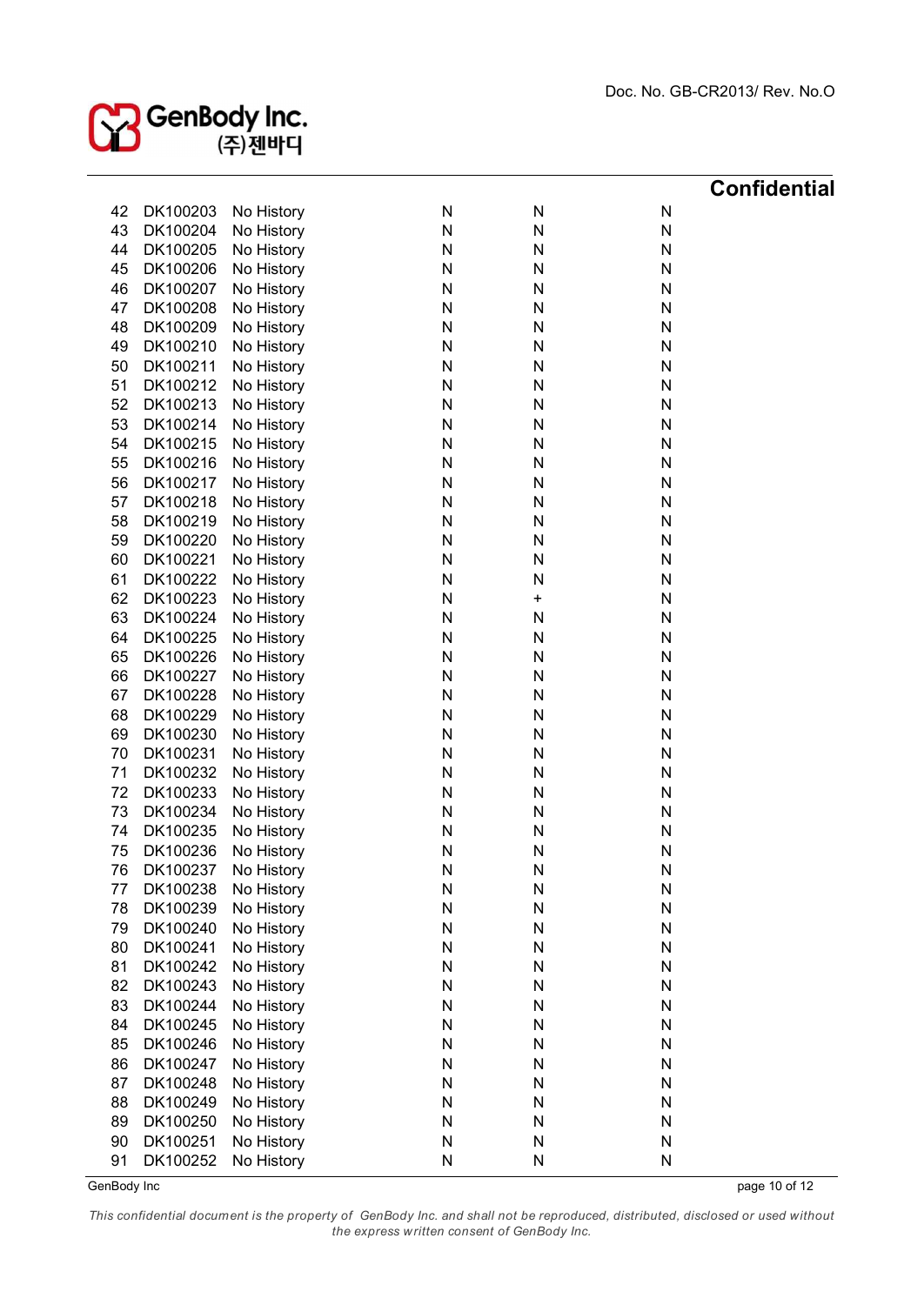|            |                      |                          |              |        | <b>Confidential</b> |  |
|------------|----------------------|--------------------------|--------------|--------|---------------------|--|
| 92         | DK100253             | No History               | ${\sf N}$    | N      | N                   |  |
| 93         | DK100254             | No History               | N            | N      | N                   |  |
| 94         | DK100255             | No History               | N            | N      | N                   |  |
| 95         | DK100256             | No History               | N            | N      | N                   |  |
| 96         | DK100257             | No History               | N            | N      | N                   |  |
| 97         | DK100258             | No History               | N            | N      | N                   |  |
| 98         | DK100259             | No History               | ${\sf N}$    | N      | N                   |  |
| 99         | DK100260             | No History               | ${\sf N}$    | N      | N                   |  |
| 100        | DK100261             | No History               | N            | N      | N                   |  |
| 101        | DK100262             | No History               | N            | N      | N                   |  |
| 102        | DK100263             | No History               | N            | N      | N                   |  |
| 103        | DK100264             | No History               | $\mathsf{N}$ | N      | N                   |  |
| 104        | DK100265             | No History               | $\mathsf{N}$ | N      | N                   |  |
| 105        | DK100266             | No History               | ${\sf N}$    | N      | N                   |  |
| 106        | DK100267             | No History               | N            | N      | N                   |  |
| 107        | DK100268             | No History               | $\mathsf{N}$ | N      | N                   |  |
| 108        | DK100269             | No History               | ${\sf N}$    | N      | N                   |  |
| 109        | DK100270             | No History               | ${\sf N}$    | N      | N                   |  |
| 110        | DK100271             | No History               | ${\sf N}$    | N      | N                   |  |
| 111        | DK100272             | No History               | ${\sf N}$    | N      | N                   |  |
| 112        | DK100273             | No History               | N            | N      | N                   |  |
| 113        | DK100274             | No History               | N            | N      | N                   |  |
| 114        | DK100275             | No History               | N            | N      | N                   |  |
| 115        | DK100276             | No History               | N            | N      | N                   |  |
| 116        | DK100277             | No History               | N            | N      | N                   |  |
| 117        | DK100278             | No History               | N            | N      | N                   |  |
| 118        | DK100279             | No History               | N            | N      | N                   |  |
| 119        | DK100280             | No History               | N            | N      | N                   |  |
| 120        | DK100281             | No History               | N            | N      | N                   |  |
| 121        | DK100282             | No History               | N            | N      | N                   |  |
| 122        | DK100283             | No History               | N            | N      | N                   |  |
| 123        | DK100284             | No History               | N            | N      | N                   |  |
| 124        | DK100285             | No History<br>No History | N<br>N       | N      | N<br>N              |  |
| 125<br>126 | DK100286             |                          | N            | N      | N                   |  |
| 127        | DK100287<br>DK100288 | No History<br>No History | N            | N<br>N | N                   |  |
| 128        | DK100289             | No History               | N            | N      | N                   |  |
| 129        | DK100290             | No History               | N            | N      | N                   |  |
| 130        | DK100291             | No History               | N            | N      | N                   |  |
| 131        | DK100292             | No History               | N            | N      | N                   |  |
| 132        | DK100293             | No History               | N            | N      | N                   |  |
| 133        | DK100294             | No History               | N            | N      | N                   |  |
| 134        | DK100295             | No History               | N            | N      | N                   |  |
| 135        | DK100296             | No History               | ${\sf N}$    | N      | N                   |  |
| 136        | DK100297             | No History               | N            | N      | N                   |  |
| 137        | DK100298             | No History               | N            | N      | N                   |  |
| 138        | DK100299             | No History               | N            | N      | N                   |  |
| 139        | DK100300             | No History               | N            | N      | N                   |  |
| 140        | DK100301             | No History               | N            | N      | N                   |  |
| 141        | DK100302             | No History               | N            | N      | N                   |  |
|            |                      |                          |              |        |                     |  |

GenBody Inc page 11 of 12

*This confidential document is the property of GenBody Inc. and shall not be reproduced, distributed, disclosed or used without the express written consent of GenBody Inc.*